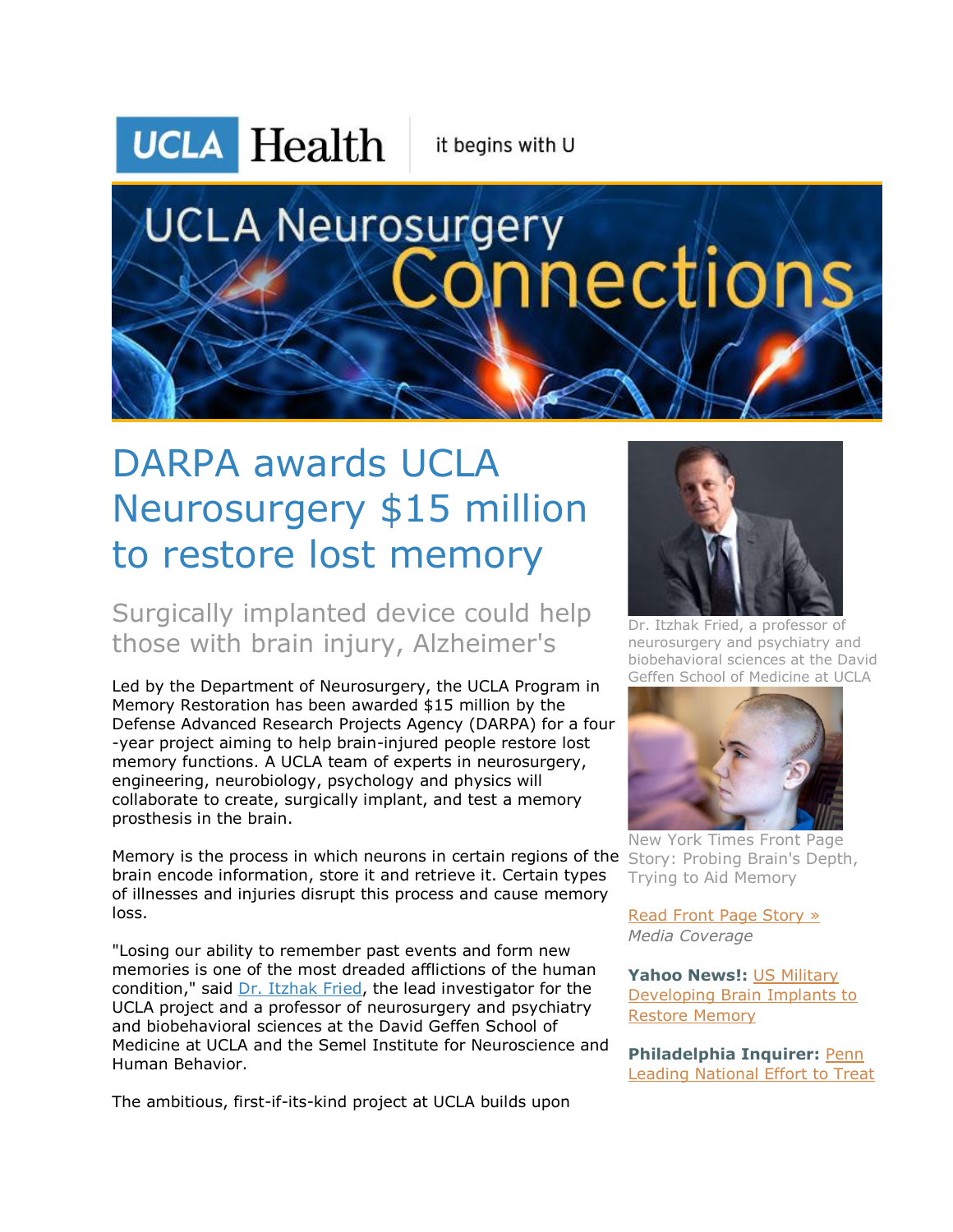Fried's 2012 research published in the New England Journal of Medicine in which he demonstrated together with lead author Nanthia Suthana and colleagues that human memory could be supported by stimulating the entorhinal area, a brain region known to be involved in learning, memory and Alzheimer's disease. Considered the entrance to the hippocampus, which helps form and store memories, the entorhinal cortex plays a crucial role in transforming daily experience into lasting memories.

"The entorhinal cortex is the golden gate to the brain's memory mainframe," Fried said. "Every visual and sensory experience that we eventually commit to memory funnels through that doorway to the hippocampus. Our brain cells send signals through this hub in order to form memories that we can later consciously recall."

In a key part of the project, the team will stimulate and record activity of single neurons and small neuronal populations in epilepsy patients who are implanted with electrodes as part of their treament for epilepsy. UCLA's Mayank Mehta, a professor of physics and astronomy and neurobiology, along with Gabriel Kreiman, associate professor at Harvard Medical School, will work with Fried's research group to develop computational models of how to intervene with sophisticated electrical stimulation to help restore memory function.

These models will be directly applied through transformative technology developed by UCLA Henry Samueli School of Engineering and Applied Science researchers led by Dejan Markovic, an associate professor of electrical engineering. Markovic's group will work with Lawrence Livermore National Laboratory (LLNL) and Stanford University engineers to develop the electronics embedded in the neuromodulation device.

As part of the project, LLNL will be awarded \$2.5 million under a separate cooperative agreement with DARPA to develop an implantable neural device with the ability to record and stimulate neurons within the brain to help restore memory. Markovic said the goal is to create miniature wireless neural sensors that are far more sophisticated than those that exist today. The inductively-charged, wireless sensors will track and modulate neural activity with very precise spatial and temporal resolution which will continuously update and modulate precise patterns of stimulation to optimize therapy and restore memory function.

"We are developing ultralow power electronics in order to measure activity of specific areas of the brain, do neural signal analysis and wirelessly transmit that information to an outside device in close proximity to the implants," Markovic said. "The implants and the outside device will talk to each other. The goals are to provide better therapy for people with neurological dysfunction and help those with epilepsy and brain injury to

#### [Veteran's Memory Problems](http://r20.rs6.net/tn.jsp?f=0012D0FGl7xxd1NUn2wTxkDo8kxvF79dgQNXRcc0YX1lGSyNlSeTpEsbcF8ixUWaBHI1i5bz4J9UizkdEYzW1-wdmmPw2l8Ps0dubdoD244lYIjA4eWq8amqesj2pMmE8HQigKMmcLn1wFGGp4_SoKP9L4uVm11RP8YuRQLP-guRO7XAXROZR99o523w08Kkfdb4Tk5DwsiQCdsdSEXYFxK93Kj_7OT00Ja9okinaYAk-AXQ0AQPCl71Iw_WhoeyyAHlX604WfALpCdN7mV_yQoiyHrWiIHUqWtv_Kkt7GjCCqxebsa2k7IlL1VAcZ3OnnVVErKNnS8VNbtanWvc9qxJAhKYAQFNQwQzUazt5ExrF0hYo3SRXj6ncFOaMWhWRBJ9anTRIMflOUn7ZGKgozr19avan9ZMH_aMnsxk3VPa_3fB4HnGNrNVSU06mav0ZmpHykrl9kG1YdnIWc6FqpkFD_JPFMxvaNKhVSfDGeijgP0xrQbzzKV3_zvpzyZYlOh&c=4SKz5dLzmq_4_5LzgdgQmM7ikHieDB7ieOn3yLmY-1RoDKHuw_9TkQ==&ch=z6Q1iioB1dygsElsHKYbuUoWZbXnhlfjqJgG2MJqy3sP3wtz6VrD3A==)

**Nature World News:** [DARPA](http://r20.rs6.net/tn.jsp?f=0012D0FGl7xxd1NUn2wTxkDo8kxvF79dgQNXRcc0YX1lGSyNlSeTpEsbcF8ixUWaBHIhqMP9rJmqAPU4NcfR6ivURXosVEwyM4vGoGYSDKcN75paxH3CjXGqe7379X6nfpySa4_gVf6SWGpCFBcSXW7wvCDXjG5aj7XDlk9Nz8Qt0lmRbVQmMGa7pycvHXfTf2foKFk8fGrUbQ1Gf4aqz_rhL_wucREQYnjED6kLuGk9MQibT4JsLC0YuFZkRhmgDtiJi0TmbhEev0Xa6KTupDFqBrW3brGLAOijx4GxrDv40dkfZCG_Rj2XB1xEUvLKc7Y4vx-FnMRTZ71l4bdSU5ncC4t5BgjU3i8U7DNPlKyhNpsA3JR7v5qHr_BHDuXTh8EcmWDWhy_ZFk020gEIgHp1_nr-D52pXcKNHDh0p8yNChHAj44IUSDmwC6JvDGvDf9HN-rZXbSpekSKlGsbrEvTf46U7sOKlxiHTY29nNE3wjuUVMgB8LHaPeqb9o-0VpOMCmIeoyPEC0JTLAmtV5hVKCTizQ3sMyiEsQ8ArYAQog=&c=4SKz5dLzmq_4_5LzgdgQmM7ikHieDB7ieOn3yLmY-1RoDKHuw_9TkQ==&ch=z6Q1iioB1dygsElsHKYbuUoWZbXnhlfjqJgG2MJqy3sP3wtz6VrD3A==)  [Awards \\$40 Million to UCLA,](http://r20.rs6.net/tn.jsp?f=0012D0FGl7xxd1NUn2wTxkDo8kxvF79dgQNXRcc0YX1lGSyNlSeTpEsbcF8ixUWaBHIhqMP9rJmqAPU4NcfR6ivURXosVEwyM4vGoGYSDKcN75paxH3CjXGqe7379X6nfpySa4_gVf6SWGpCFBcSXW7wvCDXjG5aj7XDlk9Nz8Qt0lmRbVQmMGa7pycvHXfTf2foKFk8fGrUbQ1Gf4aqz_rhL_wucREQYnjED6kLuGk9MQibT4JsLC0YuFZkRhmgDtiJi0TmbhEev0Xa6KTupDFqBrW3brGLAOijx4GxrDv40dkfZCG_Rj2XB1xEUvLKc7Y4vx-FnMRTZ71l4bdSU5ncC4t5BgjU3i8U7DNPlKyhNpsA3JR7v5qHr_BHDuXTh8EcmWDWhy_ZFk020gEIgHp1_nr-D52pXcKNHDh0p8yNChHAj44IUSDmwC6JvDGvDf9HN-rZXbSpekSKlGsbrEvTf46U7sOKlxiHTY29nNE3wjuUVMgB8LHaPeqb9o-0VpOMCmIeoyPEC0JTLAmtV5hVKCTizQ3sMyiEsQ8ArYAQog=&c=4SKz5dLzmq_4_5LzgdgQmM7ikHieDB7ieOn3yLmY-1RoDKHuw_9TkQ==&ch=z6Q1iioB1dygsElsHKYbuUoWZbXnhlfjqJgG2MJqy3sP3wtz6VrD3A==)  Penn to Develop Memory **[Implants](http://r20.rs6.net/tn.jsp?f=0012D0FGl7xxd1NUn2wTxkDo8kxvF79dgQNXRcc0YX1lGSyNlSeTpEsbcF8ixUWaBHIhqMP9rJmqAPU4NcfR6ivURXosVEwyM4vGoGYSDKcN75paxH3CjXGqe7379X6nfpySa4_gVf6SWGpCFBcSXW7wvCDXjG5aj7XDlk9Nz8Qt0lmRbVQmMGa7pycvHXfTf2foKFk8fGrUbQ1Gf4aqz_rhL_wucREQYnjED6kLuGk9MQibT4JsLC0YuFZkRhmgDtiJi0TmbhEev0Xa6KTupDFqBrW3brGLAOijx4GxrDv40dkfZCG_Rj2XB1xEUvLKc7Y4vx-FnMRTZ71l4bdSU5ncC4t5BgjU3i8U7DNPlKyhNpsA3JR7v5qHr_BHDuXTh8EcmWDWhy_ZFk020gEIgHp1_nr-D52pXcKNHDh0p8yNChHAj44IUSDmwC6JvDGvDf9HN-rZXbSpekSKlGsbrEvTf46U7sOKlxiHTY29nNE3wjuUVMgB8LHaPeqb9o-0VpOMCmIeoyPEC0JTLAmtV5hVKCTizQ3sMyiEsQ8ArYAQog=&c=4SKz5dLzmq_4_5LzgdgQmM7ikHieDB7ieOn3yLmY-1RoDKHuw_9TkQ==&ch=z6Q1iioB1dygsElsHKYbuUoWZbXnhlfjqJgG2MJqy3sP3wtz6VrD3A==)** 

**Capital FM:** [US Military Awards](http://r20.rs6.net/tn.jsp?f=0012D0FGl7xxd1NUn2wTxkDo8kxvF79dgQNXRcc0YX1lGSyNlSeTpEsbcF8ixUWaBHInZpv6xDpKxZXfQmxDRbeIud5NRU91XsZ1bLei9J9_-Sl2uqh1CIXOto72X4JaRQnDP4StVWla4sYu0BFoA3eBc3t03QVARGAYRdc23tI7BluwR4uN3rMrP92M7f9G4HY-mP6QHvwrvuPDcdvkhvWV_l7F_a-zTirRpm-PUXfb8xHl1nrswUxJ7_DzSSdp0lBx5O6Iuk9Fw86FeXyafXpJrFT9WTjnDEvNjbTxh9xjB2evXWpusUeih1eT7mi3DfZFWnJY8Q91pDGa7SWrYNzOb0jqkJq5fooWExDPX1Uf83lqaBge_9aG7c-lGPZv4jbS84C6NTtvpnnGHgDcJ6JNfJYJQzKj0PNvA3c4EMxD5Batyis4_zfKN9rxKBHXeIJF-VOfVTw82ZQZLHsVlw4xiDC3rUH1I1ci5HpjWBFwp9JwXlzpFa5ef-GkK-I6CELJJrgximmoWY=&c=4SKz5dLzmq_4_5LzgdgQmM7ikHieDB7ieOn3yLmY-1RoDKHuw_9TkQ==&ch=z6Q1iioB1dygsElsHKYbuUoWZbXnhlfjqJgG2MJqy3sP3wtz6VrD3A==)  \$40 Million Toward Memory [Implant](http://r20.rs6.net/tn.jsp?f=0012D0FGl7xxd1NUn2wTxkDo8kxvF79dgQNXRcc0YX1lGSyNlSeTpEsbcF8ixUWaBHInZpv6xDpKxZXfQmxDRbeIud5NRU91XsZ1bLei9J9_-Sl2uqh1CIXOto72X4JaRQnDP4StVWla4sYu0BFoA3eBc3t03QVARGAYRdc23tI7BluwR4uN3rMrP92M7f9G4HY-mP6QHvwrvuPDcdvkhvWV_l7F_a-zTirRpm-PUXfb8xHl1nrswUxJ7_DzSSdp0lBx5O6Iuk9Fw86FeXyafXpJrFT9WTjnDEvNjbTxh9xjB2evXWpusUeih1eT7mi3DfZFWnJY8Q91pDGa7SWrYNzOb0jqkJq5fooWExDPX1Uf83lqaBge_9aG7c-lGPZv4jbS84C6NTtvpnnGHgDcJ6JNfJYJQzKj0PNvA3c4EMxD5Batyis4_zfKN9rxKBHXeIJF-VOfVTw82ZQZLHsVlw4xiDC3rUH1I1ci5HpjWBFwp9JwXlzpFa5ef-GkK-I6CELJJrgximmoWY=&c=4SKz5dLzmq_4_5LzgdgQmM7ikHieDB7ieOn3yLmY-1RoDKHuw_9TkQ==&ch=z6Q1iioB1dygsElsHKYbuUoWZbXnhlfjqJgG2MJqy3sP3wtz6VrD3A==) **UCLA Neurosurgery Webinars**



UCLA MDChat Webinars offer the latest information on advances and treatments from UCLA Neurosurgeons. [Learn more »](http://r20.rs6.net/tn.jsp?f=0012D0FGl7xxd1NUn2wTxkDo8kxvF79dgQNXRcc0YX1lGSyNlSeTpEsbcF8ixUWaBHITxgrRjSsW6X-As4icHMbdDC-cae3SeJ3Phx4HnZFrz_lu5yjhscAJiNEN5aZJL7_MaEB-e6MtaWj1ALoAIVG3_tJJcEuNNYmnHo5Vo-iDG-FGQnsm7bpw-tWzqb8VtArxd8xPjZwMGAiuJ9ng4GGrwsC6ITRFb0OyfKCCxL8ea5i0ww20XxJAWcTetE0rEVio-LJrRXvXLdDQSL0DbEsHrfvAvx3kKqsbtLsubyv7ChtfSCsPUdhtHcGPqfURQvbcgPhSG592dCN8BTQ20R5jgPjvJX3sGrevTYznZgkk7RjB8FudRaumBHi-_ERq47kJ5fRpK3B5emakICy7s4e1vHdTkHPnIbSpT-dOuw-MQUGAXF6evzkVZJVprJrYac-&c=4SKz5dLzmq_4_5LzgdgQmM7ikHieDB7ieOn3yLmY-1RoDKHuw_9TkQ==&ch=z6Q1iioB1dygsElsHKYbuUoWZbXnhlfjqJgG2MJqy3sP3wtz6VrD3A==)



#### **Subscribe to receive latest UCLA Neurosurgery News**



#### **~Forward to a friend~**

Know someone who might be interested in the email? Why not [forward this email](http://ui.constantcontact.com/sa/fwtf.jsp?m=1102215505942&a=1118025354024&ea=mitchdferris%40yahoo.com) to them.